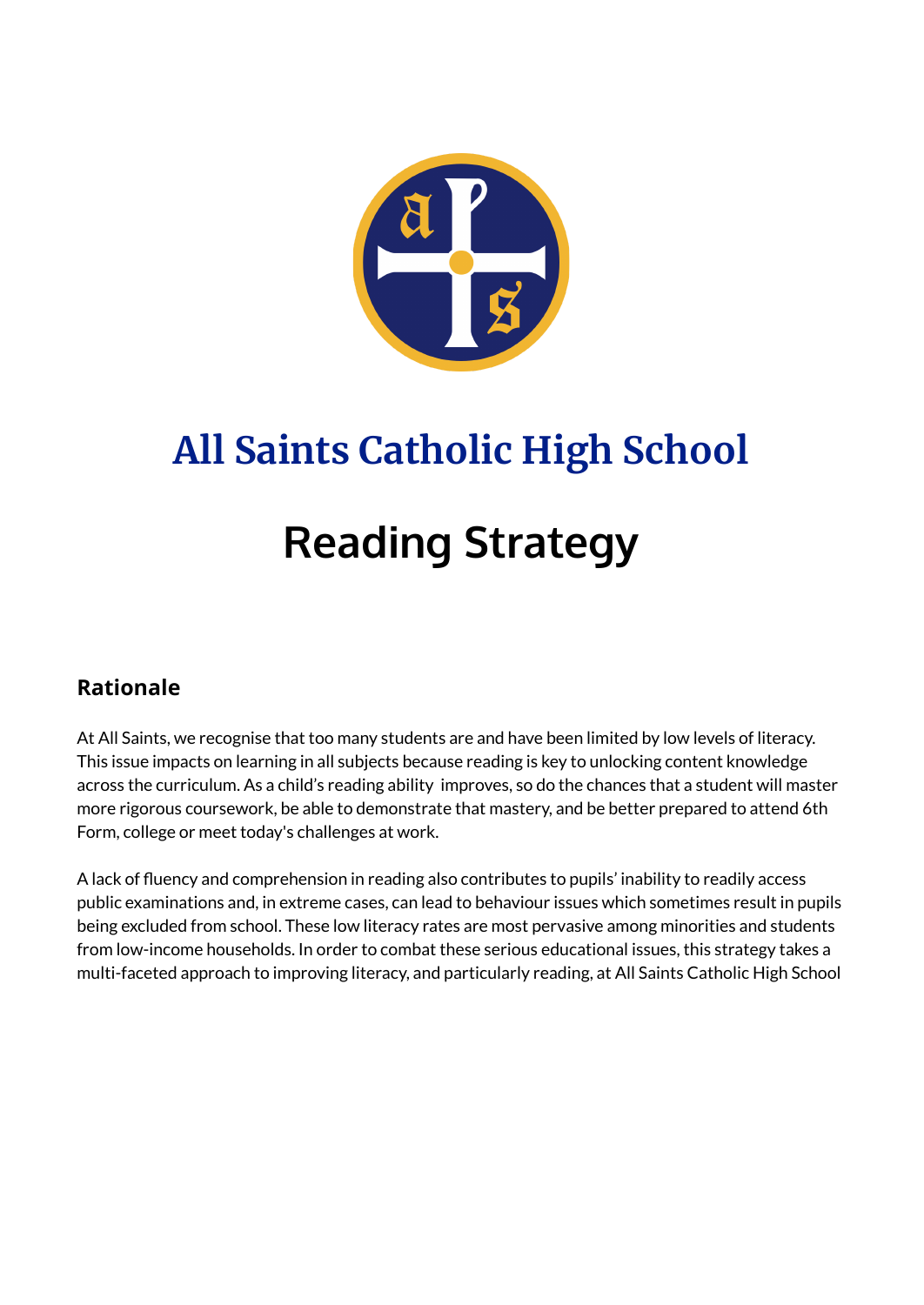## **Assessment of Pupils' Reading**

| <b>Actions</b>                                                                                                                                                                  | <b>Timeline</b>                                         | Responsible                                                                    | Cost  | <b>Success Criteria</b>                                                                                                                                                                                                                              |
|---------------------------------------------------------------------------------------------------------------------------------------------------------------------------------|---------------------------------------------------------|--------------------------------------------------------------------------------|-------|------------------------------------------------------------------------------------------------------------------------------------------------------------------------------------------------------------------------------------------------------|
| Ensure all pupils in Y7-11<br>are tested for their<br>reading profile.                                                                                                          | Twice per<br>academic<br>year<br>(September<br>& March) | Calendared<br>Reading<br>Assessment<br>Week-<br>English<br>lessons<br>BC & JSW | £8000 | All reading age data is current for<br>implementation of the database.<br>Accurate measurement of pupils'<br>progress in all aspects of reading.                                                                                                     |
| Maintain reading age<br>database & intervention<br>tracker.<br>Maintain a reading profile<br>link with 'class charts' to<br>provide every teacher with<br>current reading data. | After each<br>assessment<br>point                       | BC/JSW/A<br>Creighton                                                          |       | Tracker is shared with all appropriate<br>colleagues and records all<br>interventions that take place.<br>Test is deemed to provide<br>information about fluency and<br>comprehension whilst remaining<br>practical and manageable to<br>administer. |
| Subject leaders to<br>feedback concerns/issues<br>about individual pupils'<br>access to curriculum<br>resources.                                                                | Standing<br>item at EL<br>Meetings                      | BC/JSW/SLs                                                                     |       | Pupils identified and supported.<br>Subjects supported as required to<br>deliver reading materials effectively.                                                                                                                                      |

#### **Interventions**

| <b>Actions</b>                                                                                                                                                                                                                           | <b>Timeline</b>                                         | Responsible            | Cost   | Success Criteria                                                                           |
|------------------------------------------------------------------------------------------------------------------------------------------------------------------------------------------------------------------------------------------|---------------------------------------------------------|------------------------|--------|--------------------------------------------------------------------------------------------|
| SEND will continue to<br>work with least proficient<br>readers who also have an<br>identified literacy need.<br>SEND will liaise with the<br><b>Reading Strategy</b><br>Coordinator to ensure a<br>complete coverage of<br>intervention. | After each<br>reading<br>assessment<br>point            | BC, JSW, BB,<br>HR, CO |        | All pupils in need of intervention<br>(Stanines 1-3) are in receipt of<br>reading support. |
| CO will train TAs in<br><b>Phonics</b>                                                                                                                                                                                                   | <b>By July 2021</b>                                     | JSW, CO                | Time   | TAs Confident in teaching reading.                                                         |
| Recruit additional staff to<br>deliver the reading<br>intervention programme.                                                                                                                                                            | Half termly<br>programme -<br>$1:1$ reading<br>for $15$ | <b>TMc</b>             | £40000 | Wider coverage of intervention,<br>leading to improved pupil reading<br>profiles.          |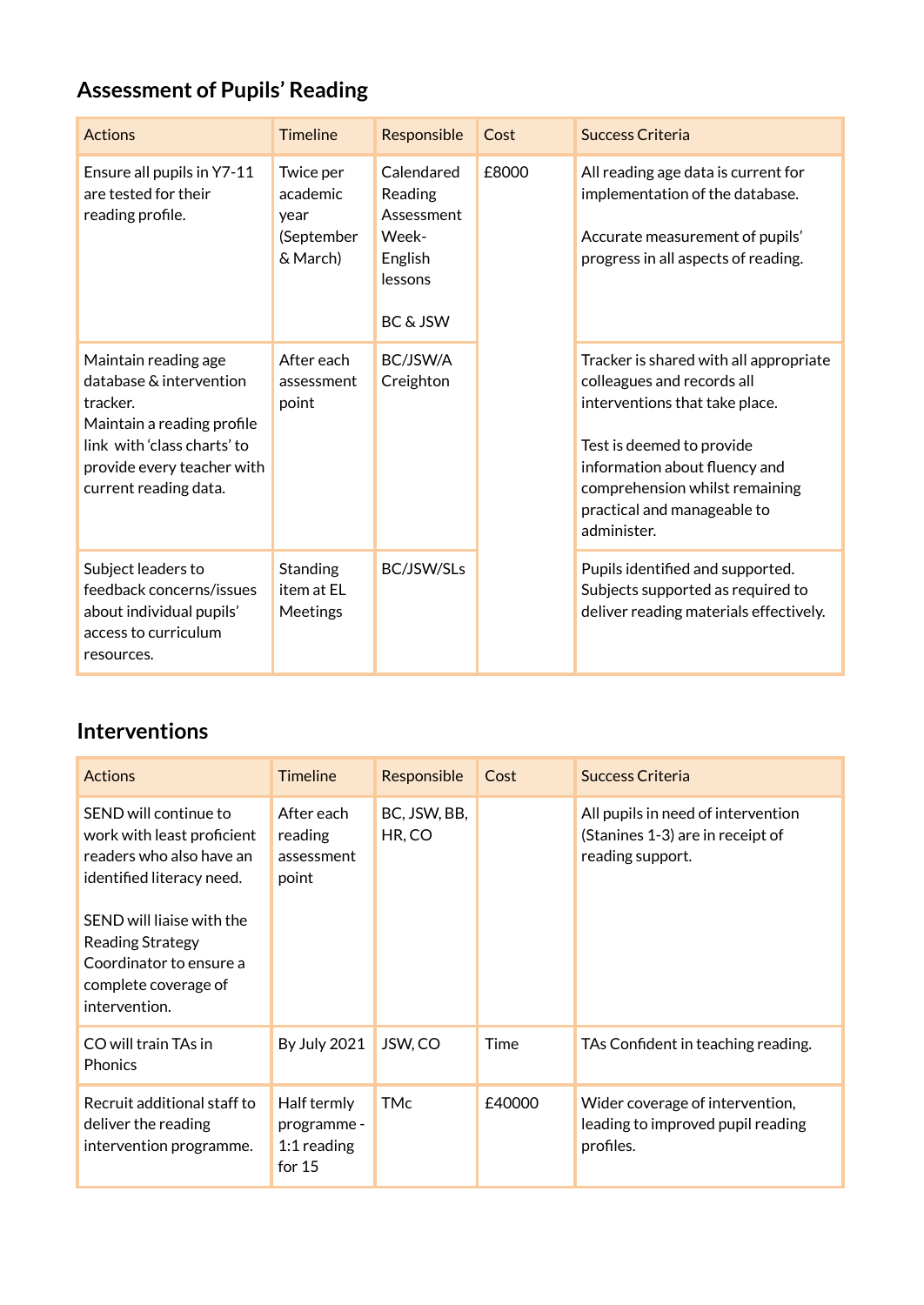|                                                                                                             | minutes per<br>day.                        |         |      |                                                                                                   |
|-------------------------------------------------------------------------------------------------------------|--------------------------------------------|---------|------|---------------------------------------------------------------------------------------------------|
| Use Tutor time to deploy<br>attached Year group staff,<br>TAs, and Reading Buddies<br>to identified pupils. | From<br>September<br>2021                  | BC. JSW | Time |                                                                                                   |
| Review impact of<br>intervention every half<br>term & review<br>intervention cohorts.                       | On-going<br>after<br>assessment<br>points. | BC, JSW | Time | Cohorts are tracked & reviewed.<br>Parents are informed of progress and<br>level of intervention. |

### **Whole school curriculum approach to reading**

| <b>Actions</b>                                                                                                                               | <b>Timeline</b>   | Responsible | Cost                                                       | <b>Success Criteria</b>                                                                                        |
|----------------------------------------------------------------------------------------------------------------------------------------------|-------------------|-------------|------------------------------------------------------------|----------------------------------------------------------------------------------------------------------------|
| All departments will<br>embed the 'PiXL Unlock'<br>strategy to teach subject<br>specific Tier 2 & 3<br>vocabulary.                           | Ongoing           | JSW, BC, SP | Time                                                       | Effectiveness monitored as part of<br>whole school review processes. (MER<br>& Department QoE reviews).        |
| Whole Staff CPD to take<br>place on 'Reading<br>Comprehension' strategies                                                                    | <b>July 2021</b>  | <b>JSW</b>  | <b>CPD Time</b>                                            | Departments will use training to<br>create appropriate resources that<br>match curriculum needs.               |
| Whole staff INSET -<br>'Developing students'<br>ability to read complex<br>academic texts'<br>Revisit/relaunch Choral<br>Reading strategies. | September<br>2021 | <b>JSW</b>  | <b>INSET</b><br>session                                    |                                                                                                                |
| Whole staff INSET -<br>'Breaking down complex<br>writing tasks'                                                                              | January<br>2022   | <b>JSW</b>  | <b>INSET</b><br>session                                    |                                                                                                                |
| Relaunch the school<br>library.<br>Purchase up to date fiction<br>& non-fiction titles for<br>lending.                                       | June 2021         | JSW, KI     | £3000                                                      | More pupils will use the library and<br>read for pleasure. Increased amount<br>of books borrowed and returned. |
| Open library to pupils<br>during break, lunch & after<br>school                                                                              | June 2021         | KI          | Lunch duty<br>payment for<br>trained<br>librarian<br>staff |                                                                                                                |
| <b>Calendared Library Events</b><br>Plan                                                                                                     | June 2021         | KI          |                                                            |                                                                                                                |